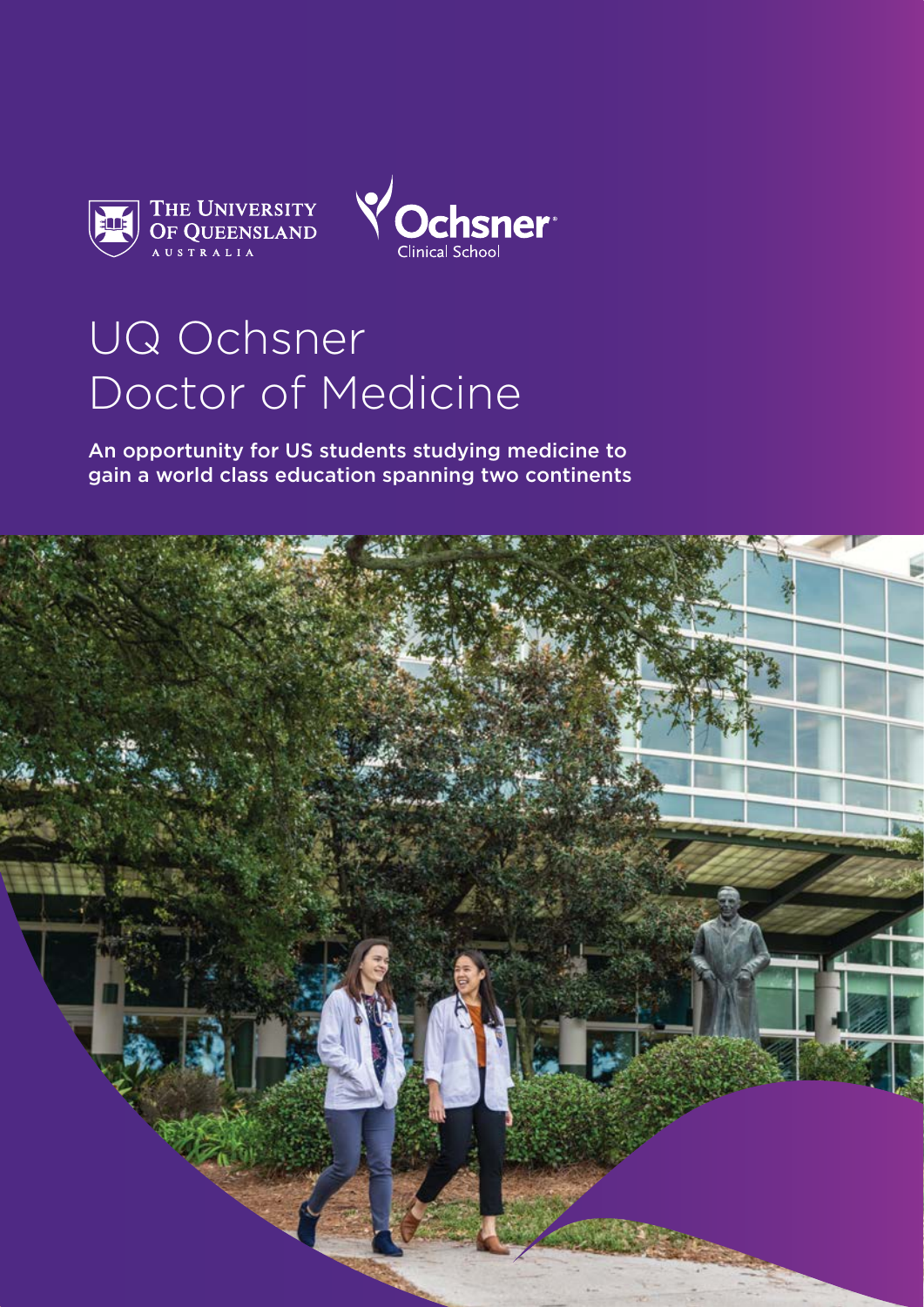

### Create change at UQ Ochsner

For the past ten years, The University of Queensland (UQ) and Ochsner Health System (OHS) have worked together to train future doctors. Our unique model allows students to train across two continents, leveraging the strengths and resources of two world-class institutions.

The UQ Ochsner Doctor of Medicine (MD-Ochsner) is a postgraduate-entry program that aims to be internationally renowned for our outstanding people, the diversity of our students and the excellence of our education. Graduates are recognised for their social accountability, critical scientific thinking and drive to be global leaders in healthcare.

Our medical program is designed to graduate doctors capable of meeting future medical challenges in a wide variety of settings nationally and internationally. The curriculum has been developed to capture the enthusiasm and maturity of our graduate entrants. It is underpinned by our world-class teachers, experts in their chosen field of research, ensuring the training program is research-driven and evidence-based.

Your first and second year of the program combines biomedical sciences, public health, medical ethics and clinical skills training in a case-based learning context and a series of patient-centred

cases, each designed to teach different principles of basic and clinical science of health and disease. Early patient contact and training in clinical reasoning and research are embedded to develop advanced critical thinking and clinical reasoning and skills that are required for evidence-based clinical practice. You'll also complete an apprentice-style Observership to gain insight into life as a doctor.

In your third and fourth years you'll undertake your hands on clinical practice at the Ochsner Clinical School located at the OHS in New Orleans, Louisiana. You'll benefit from a health system that has been providing high-quality patient care to Louisiana residents since 1942. You'll join our OHS family that today, comprises of more than 25,000 employees and over 1,340 physicians in over 90 medical specialties and subspecialties. You may also enhance your learning by undertaking a research higher degree. Both UQ and OHS have long traditions of academic excellence and scientific discovery.

### TOP REASONS TO STUDY AT UQ OCHSNER



UQ ranked #42 Best Global Universities 2019. (U.S.News & World Report)



OHS nationally ranked, 3 adult and 1 children's

specialty. (US News Best Hospitals 2018-19)



OHS owns, manages or is affiliated with 28 hospitals and more than 60 health centres across southeast Louisiana.

programs – 97% match rate (2021).



Integrated, case-based learning with early patient contact.

Secure residencies in highly competitive

Dedicated USMLE preparation course.

鼺 Incorporate research into your medical degree.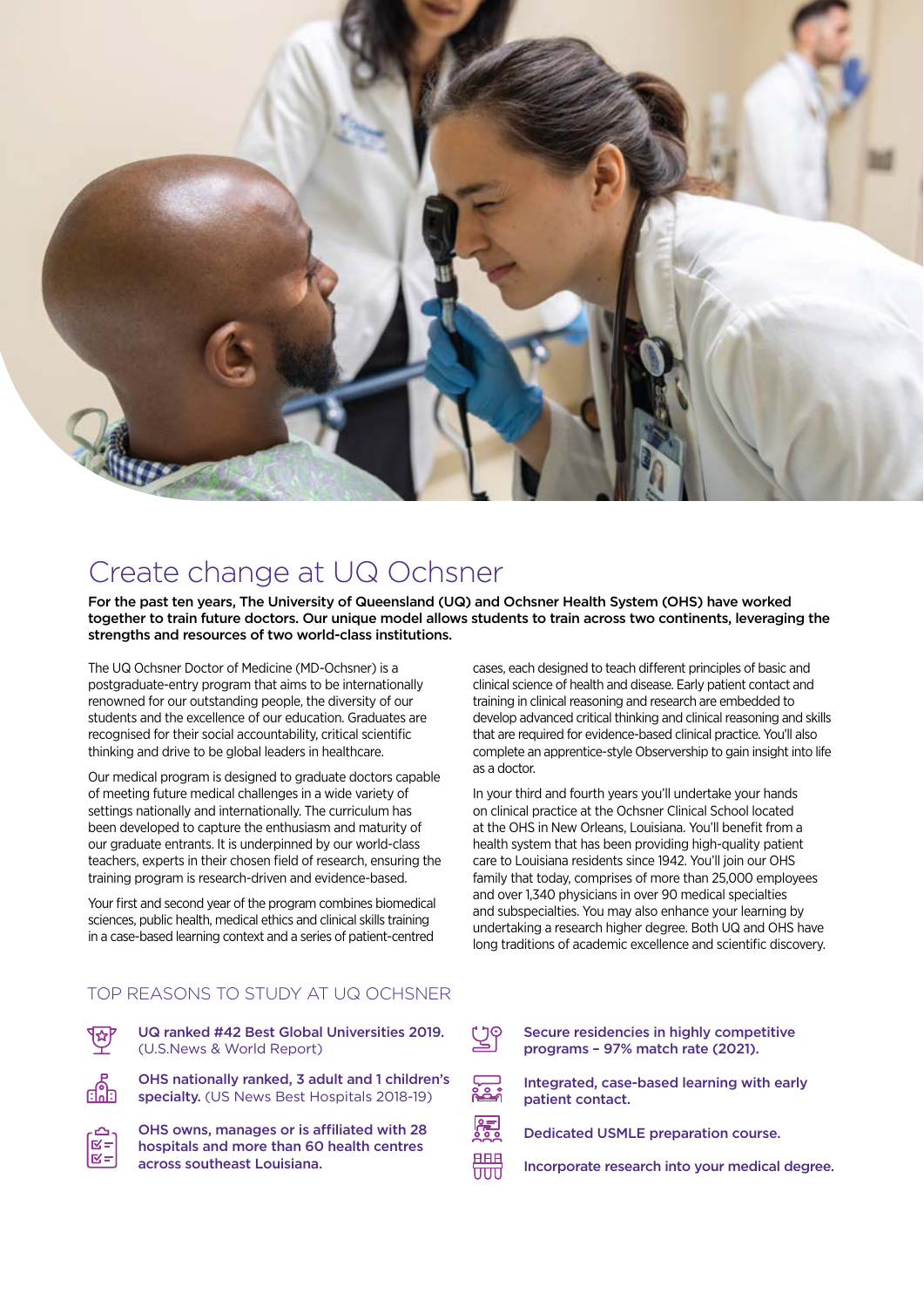

### Doctor of Medicine (MD-Ochsner)

Program duration: 4 years full-time

Location: Brisbane, Australia and New Orleans, United States of America

English language proficiency requirements: This program requires a higher level of English language proficiency than the UQ minimum. If you completed high school or a degree (undergraduate or postgraduate) in the United States of America, you will meet the English language proficiency requirements. For IELTS, an overall band score of 7 and a minimum score of 7 in each sub-band of writing, reading, speaking and listening is required.

[future-students.uq.edu.au/english-requirements](http://future-students.uq.edu.au/english-requirements) 

### Apply online: ochsner.ug.edu.au

Number of places: Approximately 90 places  $\hat{ }$  are available each year. ^ *subject to change*

Fees: USD \$67,456 (Indicative annual fee for 2021). The "indicative annual fee" is the cost of tuition in the Doctor of Medicine (MD-Ochsner) for the 2021 academic year. It is calculated based on a standard full-time study load. UQ is accredited by the United States Department of Education to administer various need-based loans to eligible US students and/or parents as part of the William D. Ford Direct Loan Program.

Other requirements and additional costs: There are other requirements and associated costs with enroling in the MD-Ochsner program. For example, students are required to maintain a current First Aid Certificate (including CPR), provide a criminal history check, be vaccinated against certain infectious diseases and fund travel and living expenses. [medicine-program.uq.edu.au/requirements](https://medicine-program.uq.edu.au/current-students/compulsory-program-requirements)

### 2021 cohort demographics:

**Gender and age:** W 51% male, 49% female Average age: 25 years



**Average MCAT Score:** Ave: 508 Highest: 522



**Top States: California, Texas, New York, Florida** and Louisiana



**Average GPA:** Masters Degree 3.45



*"I chose UQ because of the ability and chance to learn medicine on two separate continents, in two completely different healthcare systems, with UQ being a very wellknown and well-respected international University, and then Ochsner being an incredible healthcare system in Louisinia and the South East."*

#### **Dr Brian Baksa**

UQ Ochsner Medicine Graduate Internal Medicine Resident



Watch a video about Brian https://youtu.be/wOeQ8W0n39k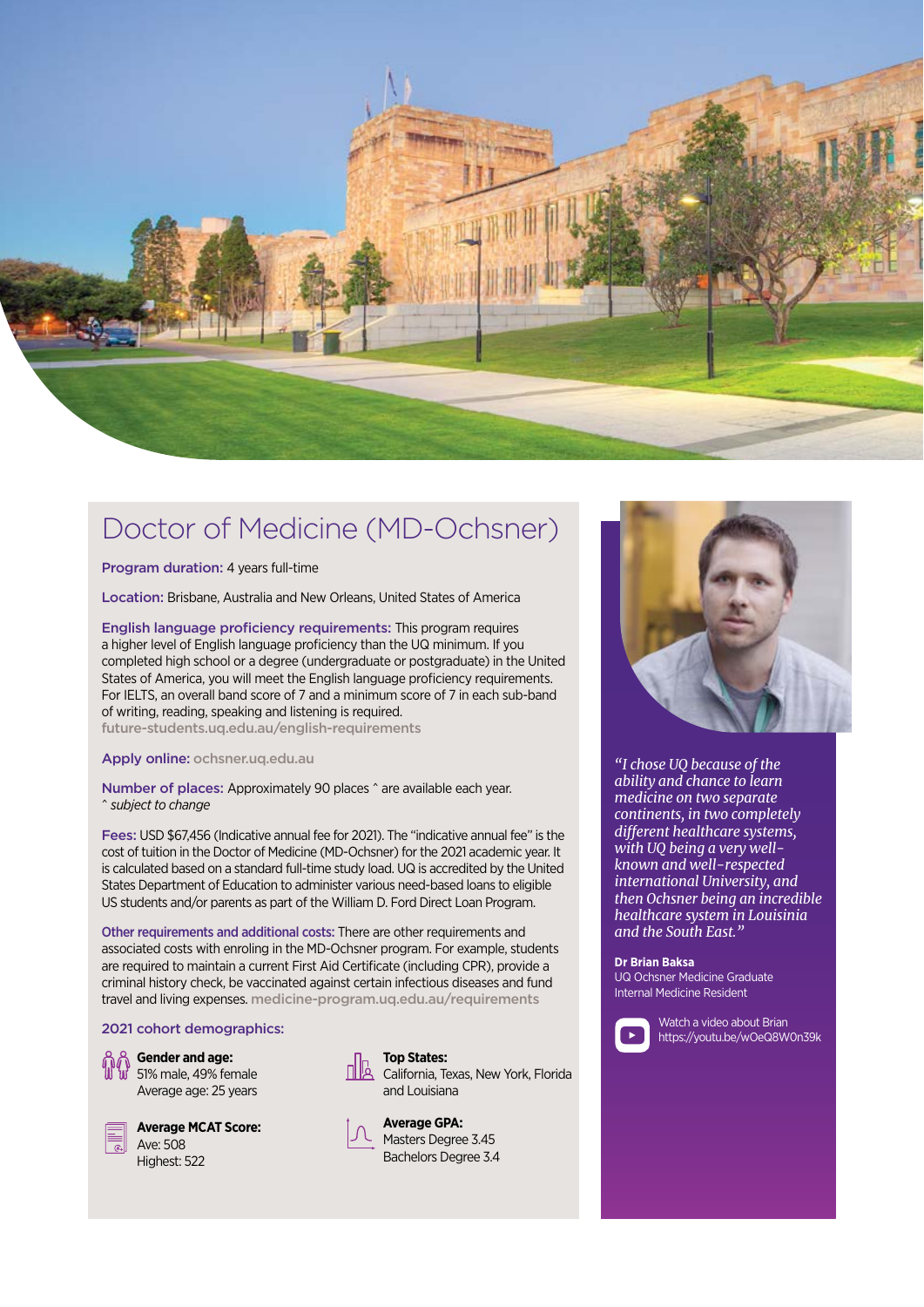

## Academic entry requirements

#### Entry requirements:

The UQ Ochsner Doctor of Medicine (MD-Ochsner) program is available to citizens or permanent residents of the United States of America. Applications will be assessed on the following criteria:

### **1. MCAT**

A minimum score in MCAT of 504 is required. Please note that a score of 504 is not a guarantee that you will receive an offer. This is a very competitive program and the final cut-off MCAT scores may be higher than 504. The MCAT must be gained in the four years preceding the year of commencement.

### **2. GPA and pre-requisites**

B average in your most recently completed degree (Bachelor or Masters degree). This degree must have been completed within the ten year period preceding the proposed commencement date. You must also have completed, or be enrolled to complete the two required subject pre-requisites. More information about this is detailed below.

If you have completed both a Bachelors degree, and a Masters degree, the GPA from your masters degree will be calculated as this is the most recent. Science courses are not weighted any higher than other courses; if you fail a course and retake it, the higher grade is not taken instead. Every grade taken as credit towards your degree will be used to calculated GPA evenly. The pre-requisites are not weighted at all, only marked as having been completed.

If you apply and have completed a Bachelors degree, but are still in progress of a Masters degree, only the Bachelors GPA will be used for admission as it is the degree that is complete at the time of application. For this reason, we require applicants to apply as a senior, and provide a semester 1 transcript that includes finalised grades.

### **3. Multiple Mini Interviews**

Eligible applicants will be invited to participate in a Multiple-Mini Interview (MMI). Invitations to interview are based on MCAT, GPA, and places available.

#### How to apply

If you have satisfied the admissions criteria, submit your application directly to the UQ-Ochsner Enrolment team. The Enrolment team will work with you to make sure your application is complete. They will calculate your GPA, assess MCAT validity, and confirm all other requirements.

[ochsner.uq.edu.au/admissions](http://ochsner.uq.edu.au/admissions)



Matched residency specialties: *"I felt like moving through the process all the tools were there. We were given all the opportunities to do what we needed to do to get those program interviews and successfully match. I got my first choice program, I had a great education, I had the time of my life, made lifelong friends and I got my dream job."*

#### **Dr Imran Faruqi**

UQ Ochsner Medicine Graduate and Emergency Medicine Resident at Kaiser Permanente, CA



Watch a video about Imran https://youtu.be/l7mrIc1xzjk

### Application Process

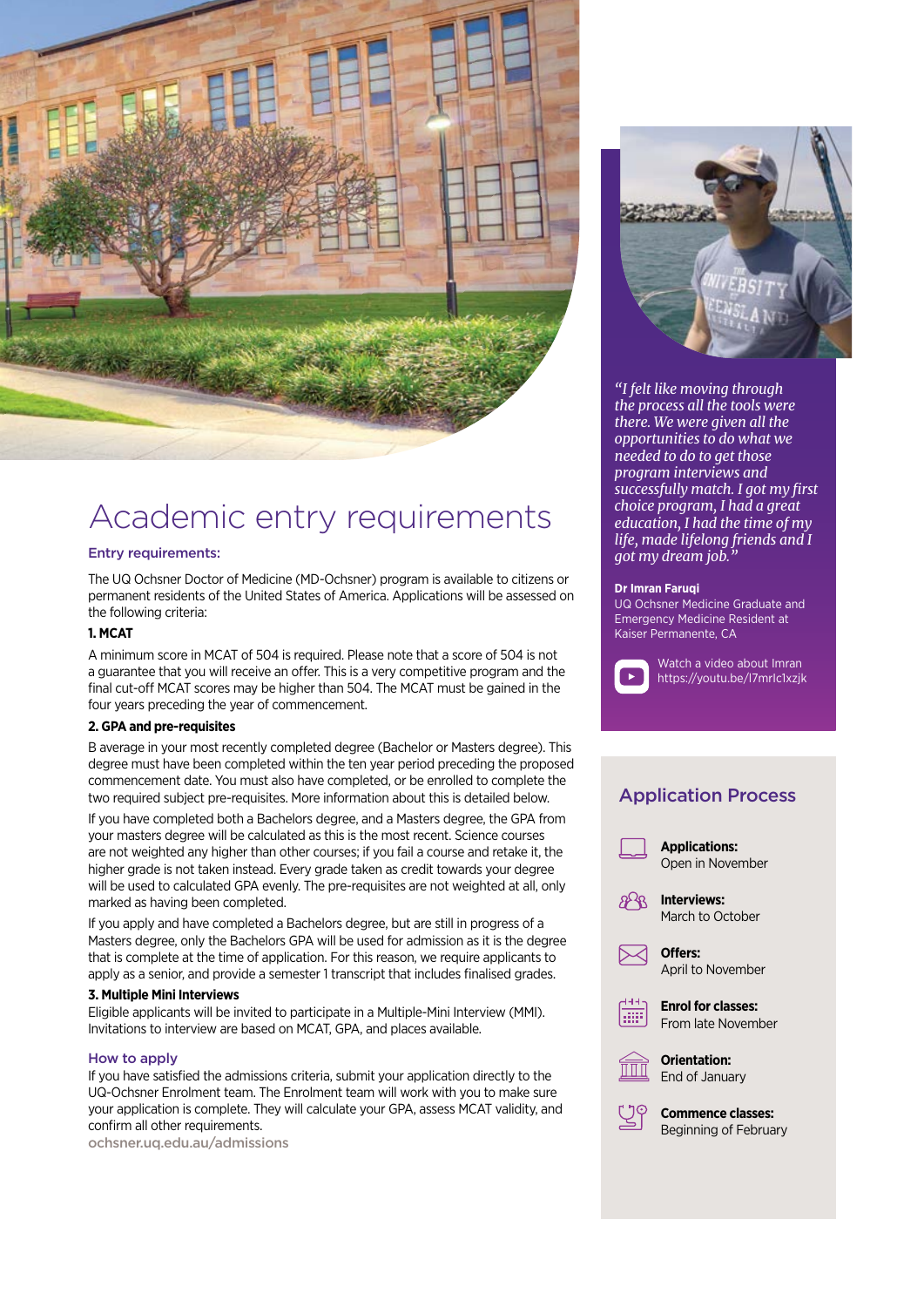### Match rates

Our graduates secure residencies in highly competitive programs, at leading hospitals across the US. In 2021 our graduates achieved a match rate of 97 per cent. For a full list of programs visit: [ochsner.uq.edu.au/match-rates](http://ochsner.uq.edu.au/match-rates)

> • Obstetrics & Gynaecology • Ophthalmology • Orthopedic Surgery • Orthopedics • Pathology • Paediatrics

• Medicine Preliminary

• Neurology • Neurosurgery

- Anesthesiology
- Anesthesiology Preliminary
- Child Neurology
- Dermatology
- Emergency Medicine
- Family Medicine
- General Surgery
- Internal Medicine
- Interventional Radiology
- Medical Paediatrics
- Physical Medicine and Rehabilitation
	- Plastic Surgery
	- Psychiatry
	- Radiology
	- Radiology Diagnostic
	- Surgery
	- Surgery Preliminary
	- Urology
	- Vascular Surgery

### Student support

Moving overseas to pursue your career in medicine is a big step and at times you may need some support. We recognise that personalised support is a critical factor to your success and satisfaction. To ensure you get the most out of your medical studies and enjoy your time at UQ and Ochsner, you'll be provided with easy access to a network of staff and students who are there to assist you every step along the way.

### **Medical Student Support Services:**

The dedicated medical student support team includes two advisors, one for each Phase of the program, who offer a range of bespoke services including pastoral and wellbeing support, maximising performance, settling in services and referral to specialist support. In addition, there are dedicated academic staff who provide proactive and reactive academic support to all students and a devoted academic careers lead.

### **UQ Ochsner Medical Societies:**

You will be assigned to one of five medical societies which provide structure for educational advising and coaching from both faculty members and peers. Societies are also social units organised to promote a sense of community within the larger UQ Ochsner cohort. Each medical society is led by a faculty member who was chosen for expertise in advising and coaching.

### **Personal Advisor Network:**

This network provides targeted and individualised support for medical students and fosters a spirit of community and connectedness. Each student entering the Medical Program is assigned a personal advisor. Personal advisors play a significant and valuable role in guiding and shaping the experience of medical students, one to one. In years 1 and 2, your personal advisor will supplement the support provided by your Society Head.

### **USMLE Support:**

As a student, you will have access to a suite of initiatives that will support you in your preparation for the Step 1 and Step 2 examinations. The curriculum that all UQ students complete during Phase 1 will prepare you well for the Step 1 exam; there is a strong correlation between success in these courses and Step 1 results. In addition, you will undertake a dedicated course in Year 2 to assist you in your preparation for USMLE Step 1.

### **Support for families:**

Thinking of bringing your family down under for the first two years of the program? UQ has developed a family friendly guide for international students travelling to UQ with their family. This includes information about visa obligations, finding appropriate schools for your children, activities for families, and general life in Brisbane.

# Supplementary information

### **Inherent requirement to study medicine:**

We are committed to supporting the physical and mental health of all applicants. We encourage applicants to familiarise themselves with the Inherent Requirements to Studying Medicine in Australia and New Zealand before applying. [bit.ly/2sUkbo3](http://bit.ly/2sUkbo3)



*"In 1st and 2nd year we do a lot of physical exams and really hands-on with patients - I think that sets the UQ-Ochsner students ahead of the game because they can approach patients easier and therefore they can learn faster."*

#### **Dr Kate Thomas**

UQ Ochsner Medicine Graduate and Internal Medicine Resident at Ochsner Health System, LA



Watch a video about Kate https://youtu.be/16VHyi2G29g

# Student **Societies**

The Ochsner Medical Student Association (OMSA) represents the UQ Ochsner student body in matters related to their medical education. Academics, research, community outreach, and social events are a few of the facets of student life in which OMSA is involved. The University of Queensland Medical Society (UQMS) also aims to enrich the medical student experience and provide members with once in a life time opportunities to develop skills, friendships and life long memories.

[uqms.org](http://uqms.org)